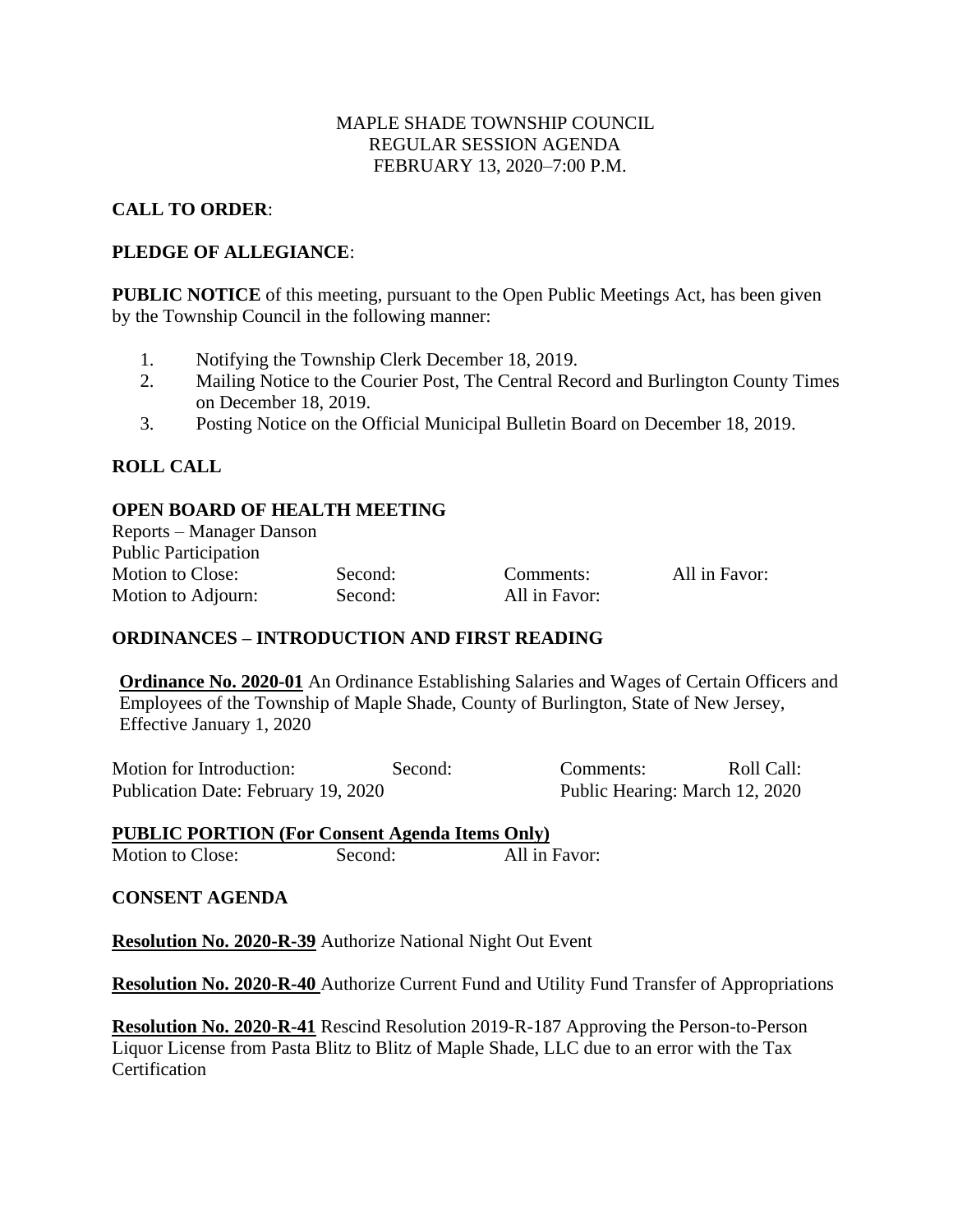**Resolution No. 2020-R-42** Authorize Person-To-Person Liquor License Transfer (0319-33-015- 009) from Pasta Blitz, Inc to Blitz of Maple Shade LLC to Continue as a Pocket License

**Resolution No. 2020-R-43** Authorize Intermunicipal Sludge Management Agreement

**Resolution No. 2020-R-44** Award of Contract to Municipal Maintenance Company for the Installation of Scada Systems for Various Sanitary Sewer Pumping Stations in the Amount of \$116,840.00

**Resolution No. 2020-R-45** Authorize Purchase of Police Vehicles under New Jersey State **Contract** 

**Resolution No. 2020-R-46** Resolution to Waive the Local Gaming License Fee for the Veterans of Foreign Wars Post No. 2445

**Resolution No. 2020-R-47** Resolution Adopting the Burlington County Multi-Jurisdictional Hazard Mitigation Plan

**Resolution No. 2020-R-48** Award Contract to Gaudelli Brothers, Inc. HVAC Improvements to the Maple Shade Township Building – Phase 5 in the Amount of \$479,200.00

**Resolution No. 2020-R-49** Resolution for Deferred School Taxes

**Resolution No. 2020-R-50** Award of Contract to Municipal Maintenance Company for Filter Repair & Media Replacement in the Amount of \$76,000.00

**Resolution No. 2020-R-51** Accept Resignation from Deputy Tax Assessor Stephanie Prettyman Effective February 21, 2020

| Motion to Approve:               | Second: | Comments:     | Roll Call: |
|----------------------------------|---------|---------------|------------|
| APPROVAL OF EXPENDITURE LIST     |         |               |            |
| Motion to Approve:               | Second: | Comments:     | Roll Call: |
| APPROVAL OF JANUARY 2020 MINUTES |         |               |            |
| Motion to Approve:               | Second: | Comments:     | Roll Call: |
| <b>PUBLIC COMMENTS:</b>          |         |               |            |
| Motion to Close:                 | Second: | All in Favor: |            |

### STAFF AND PROFESSIONAL COMMENTS:

### OLD BUSINESS:

- 1. Operations
- 2. Police Department Report
- 3. Site Plan Advisory Board report; Councilman Wiest